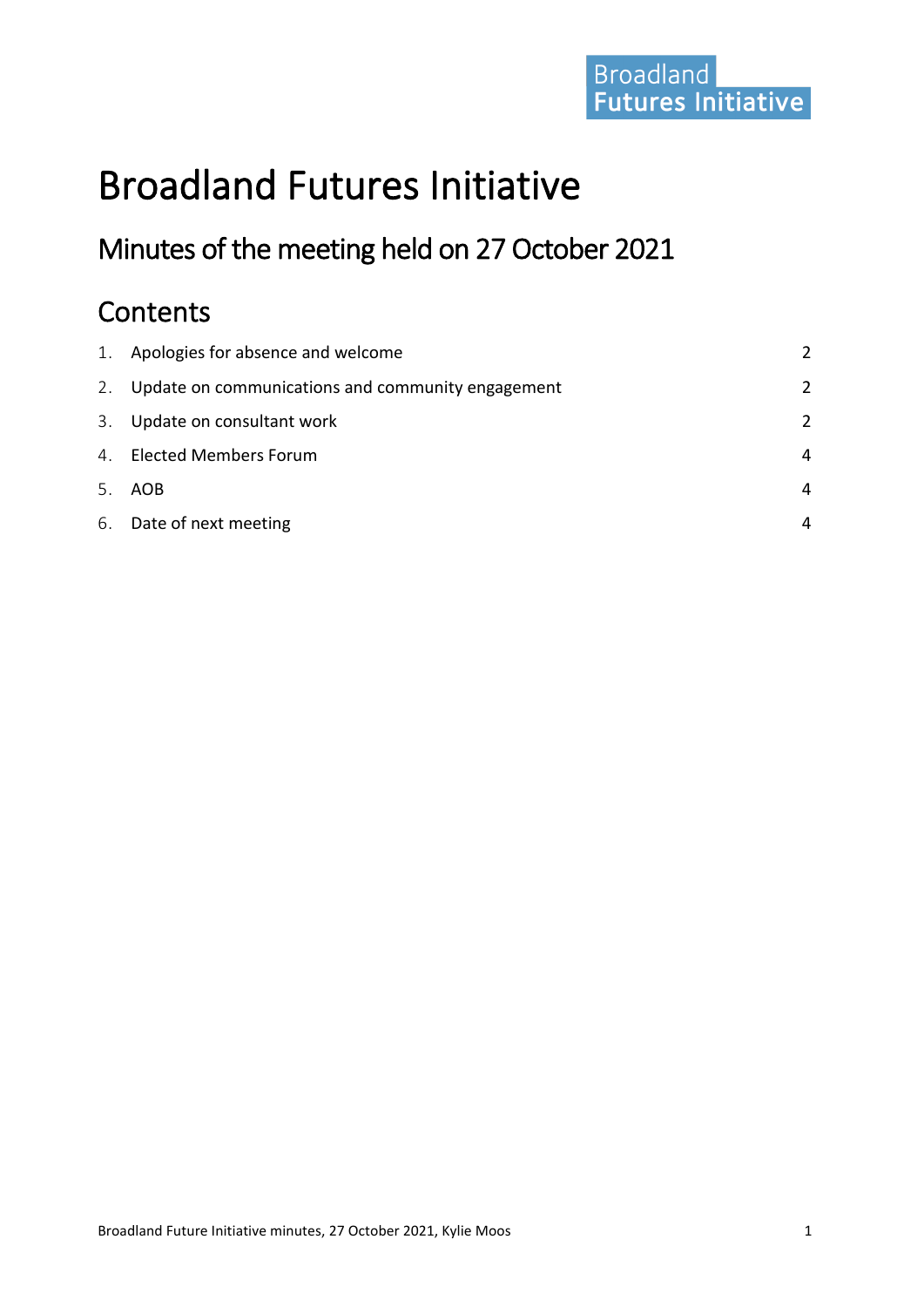#### Attendees

Mark Johnson (Chair) - Environment Agency, Julia Beeden - Water Resources East, Peter Doktor - Environment Agency, Victoria Egan- National Trust, Charlotte Hounsell – Norwich City Council, Alison Old- South Norfolk and Broadland District Council, Gavin Rumsey- Environment Agency, Kylie Moos - Broads Authority (minutes).

### <span id="page-1-0"></span>1. Apologies for absence and welcome

Apologies received from Giles Bloomfield, Simon Curl, Donna Deane, Kellie Fisher, Rob Goodliffe, Phil Pearson, Marie-Pierre Tighe, Rob Wise.

Mark Johnson (MJ) welcomed attendees to the remote meeting and new Initiative Project Team (IPT) member Victoria Egan from the National Trust.

### <span id="page-1-1"></span>2. Update on communications and community engagement

Gavin Rumsey (GR) provided an update to the IPT on activities since the last meeting.

- The Elected Members Forum (EMF) was held on 28 September. Draft minutes are currently with EMF members for comment. Once they have been approved they will be published on the BFI website.
- Marie-Pierre Tighe (MPT) and MJ presented on the BFI at Norfolk & Suffolk Coastal Forum on 6 October.
- Upcoming Engagement Activity:
	- o Peter Doktor and GR will be attending the Norfolk Coastal Forum on 2 November
	- o Upper Thurne Working Group workshop
	- $\circ$  Public Meeting with Somerton, Horsey and Winterton Parish Council(s) on 4<sup>th</sup> November
- Creating a calendar of future public engagements to be shared with IPT.
- Evaluation of engagement activity so far, including review of engagement plan and objectives to be shared.
- BFI progress newsletter to go out to stakeholders at the end of November.

### <span id="page-1-2"></span>3. Update on consultant work

PD provided an update for the following outstanding products.

#### **Existing data sources/indicators (Product 8)**

Review and collation of existing data sources for the plan area that can be used later in the project and help apply the objectives. A note was sent to the IPT yesterday, comments are required by 17 November.

#### **BFI plan objectives (Product 11)**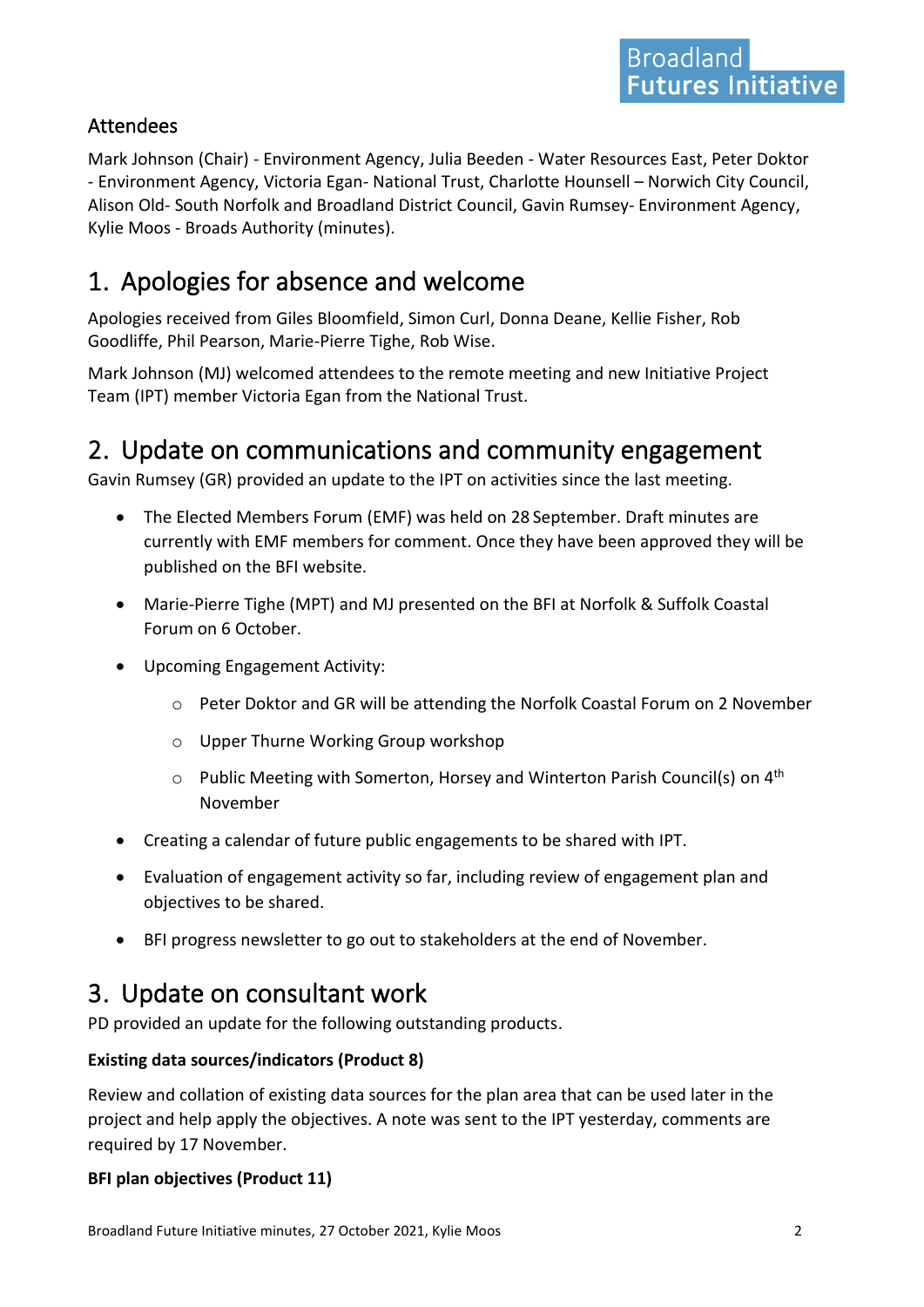The objectives were presented to the EMF on 28 September. The objectives were agreed subject to them being made publicly available. A non-technical summary will be made available on the BFI website.

The final version of the technical note has been updated to include the EMF agreement.

#### **SEA scoping (Product 13)**

The draft SEA scoping report was sent out to statutory consultees over the summer for consultation. Feedback from the consultation is being reviewed and responses will be circulated. Feedback was varied, from comments specific to the SEA scoping report, whilst others commented on broader reach of BFI.

#### **Salinity investigation (Product 17)**

PD met with Julia Beeden (JB) to discuss engagement with various water companies. The study will include a literature review and discussions with key organisations and stakeholders. The feasibility study is due to be completed by early January.

#### **Coastal data analysis (Product 18)**

The detailed analysis of existing coastal data will review the sediment budget, defining trends of change, influence of storm events and climate change on trends and triggers. A technical note will be ready for the IPT in February.

#### **Hydraulic modelling**

Work on the hydraulic model is on schedule and is due to be completed by mid-2023.

#### **Appraisal methodology (Product 12)**

Sets out the process and approach for identifying and appraising different possible management actions and describes the next stage of the BFI technical work. The first draft will be shared with the IPT in late November and with the EMF at the next meeting.

Our overall approach for developing and implementing the BFI plan is shown as a circular diagram. Within this the next steps in the appraisal methodology Sections 5 and 6 have been broken down into sub sections to explain what will be done.

- 5a Long list of flood risk management actions
- 5b Short list of actions and management units
- 5c List of possible action combinations and adaptation rules
- 6a Evaluation of action combinations
- 6b Preferred sequence of action combinations

#### **Comments**

• JB reported that there are 3 different types of modelling being carried out as part of the Water for Tomorrow (WfT) programme. WfT have gone out to tender and are deciding on the consultants. JB agreed to send a copy of the modelling briefs to PD.